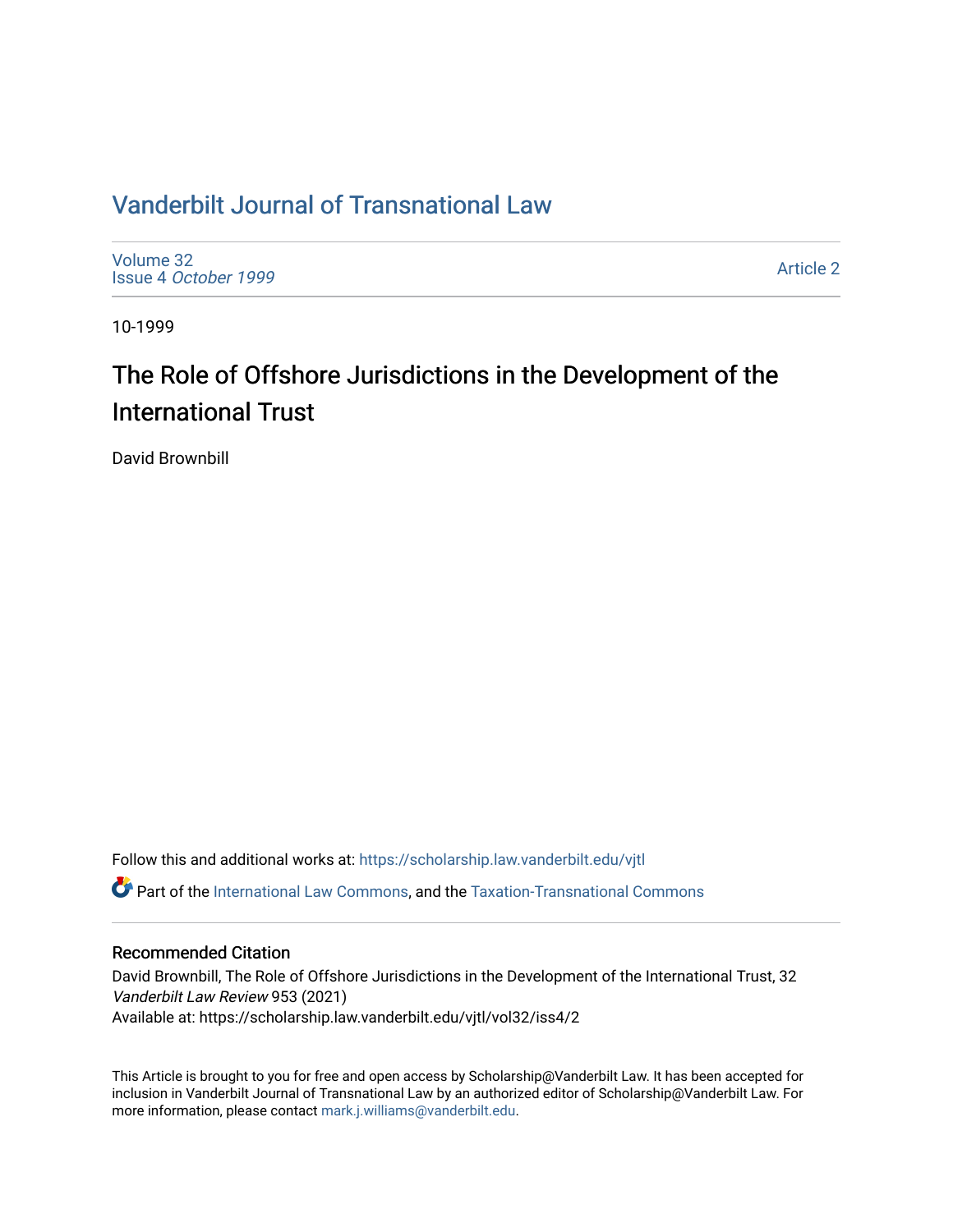### **The Role of Offshore Jurisdictions in the Development of the International Trust**

#### *David Brownbill\**

#### **TABLE OF CONTENTS**

|  | 953   |
|--|-------|
|  | 954   |
|  | 957   |
|  | -961- |

#### I. INTRODUCTION

The past twenty years have seen a vast amount of legislative activity on trust law in various offshore countries. Several countries-Belize, Dominica, Guernsey, Jersey, St. Vincent and the Grenadines, the Turks and Caicos Islands, and Samoa among them, while not formally codifying trust law, have adopted complete trust statutes offering a more or less comprehensive body of modem laws addressing all aspects of the trust relationship.<sup>1</sup>

Since the early 1960s, numerous other countries such as the Bahamas, Bermuda, the Cayman Islands, the Isle of Man, the British Virgin Islands, and Gibraltar have seen the steady adoption of England's Trustee Act 1925 with important variations. Several have also enacted the equivalent of England's Variation of Trusts Act 1958 and a smaller group has enacted the Trustee Investments Act 1961 and the Perpetuities and Accumulations Act 1964.2 In the past ten or so years, these

2. For example, England's Variation of Trusts Act 1958 applies in Gibraltar. *See* TOLLEY'S TAX HAVENS 217 (2d ed. 1993).

<sup>\*</sup> Barrister, Gray's Inn, London; Editor, J. INT'L TR. & CORP. PLAN.

<sup>1.</sup> *See* Trusts Act, 1992 (Belize), *reprinted in* 2 INTERNATIONAL TRUST LAWS (John Glasson MA, LLM ed., 1992) D4-9; International Exempt Trust Act, 1997 (Dominica) reprinted in **I** WALTER H. DIAMOND et al., INTERNATIONAL TRUST LAWS **AND** ANALYSIS, DOM 107 (1998); Trusts Law, 1989 (Guernsey) (amended 1990), *reprinted in* 2 INTERNATIONAL TRUST LAWS, *supra,* at D12-3; Trusts Law, 1984 (Jersey) (amended 1989, 1991), *reprinted in* PAUL MATTHEWS & TERRY SOWDEN, THE JERSEY LAW OF TRusTS 219 (3d ed. 1993); International Trusts Act, 1996 (St. Vincent) *reprinted in* DIAMOND, *supra,* at **STV** 126; Trusts Ordinance, 1990 (Turks & Caicos Is.), *reprinted in* PETER SPERO, ASSET PROTECTION: LEGAL PLANNING **AND** STRATEGIES, app. E (1993); International Trusts Act, 1987 (Samoa) *reprinted in* DIAMOND, *supra,* at SAM 101.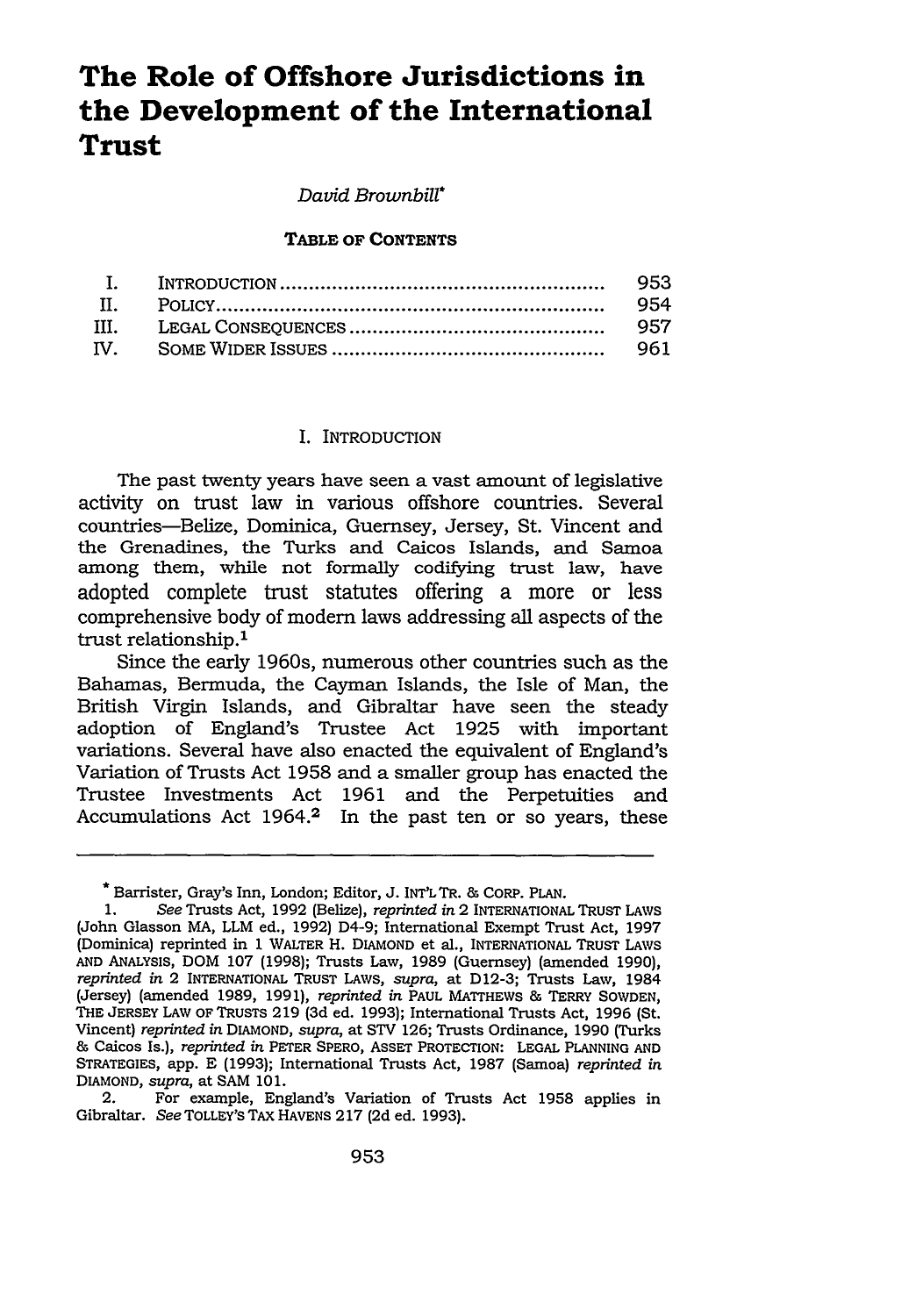countries have adopted a highly targeted approach through the introduction of special legislation addressing specific issues, such as conflict of laws, fraudulent dispositions, purpose trusts, and perpetuities.<sup>3</sup>

This legislation creates a number of difficult policy issues and raises a host of technical challenges to many traditional or accepted constructs of trust law.

#### II. POLICY

The objects of offshore jurisdictions in promulgating modem trust laws are quite different than those that most onshore countries have had in mind when enacting more traditional trust legislation. Whereas statutory developments in the onshore jurisdictions are almost always a response to the needs of domestic users of trusts, offshore legislation has little or nothing to do with domestic needs. The primary, if not sole purpose of the legislation is to create or enhance international trust business in the particular country. Therefore, the political context of the legislation is quite the reverse of that in most onshore countries. Historically, the difficulty faced by reformers in securing any political interest in their legislative proposals and the necessary parliamentary time for their enactment have been major impediments to the development of the law in most onshore jurisdictions.

There tends not to be such difficulty in the offshore jurisdictions. The starting point is a combination of private sector pressure to enhance business opportunities and governmental desire to enhance employment and increase revenues. In such an environment, trust legislation will be high on the political agenda. At the same time, there is in most offshore centers relatively little domestic trust activity, so the need to protect the interests of beneficiaries under wholly domestic trusts will be minimal. Thus, not only will there be pressure for the legislation, but there will also be little if anything militating against it. Several jurisdictions have, in any case, adopted a "ring fencing" policy restricting the application of the new legislation. For example, see Bermuda's purpose trust

<sup>3.</sup> *See* Trusts (Choice of Governing Law) Act, 1989 (Bah.), *reprinted in* 2 INTERNATIONAL TRUSTS LAws, *supra* note 1, at D3-19; The Trusts (Special Provisions) Act, 1984 (Berm.), *reprinted in* LEWIS D. SOLOMON & LEWIS J. SARET, ASSET PROTECTION **STRATEGIES:** TAX **AND** LEGAL ASPECTS 416 (vol. 1 supp. 1999); Special Trusts (Alternative Regime) Law, 1997 (Cayman Is.), *reprinted in* 2 INTERNATIONAL TRUSTS LAWs, *supra* note **1,** at D7-49; Recognition of Trusts Act, 1988 (Isle of Man), *reprinted in* SPERO, *supra* note 1, app. A at A-i; Trustee Ordinance, 1961 (Virgin Is.) (amended 1993), *reprinted in* **THE** TRIDENT **GUIDE** TO BRITISH VIRGIN **ISLAND** TRUSTS 11 (1994); Trustees Ordinance (Gib.), *reprinted in* <sup>2</sup> INTERNATIONAL TRUST LAWS, *supra* note **1,** at D **11-3.**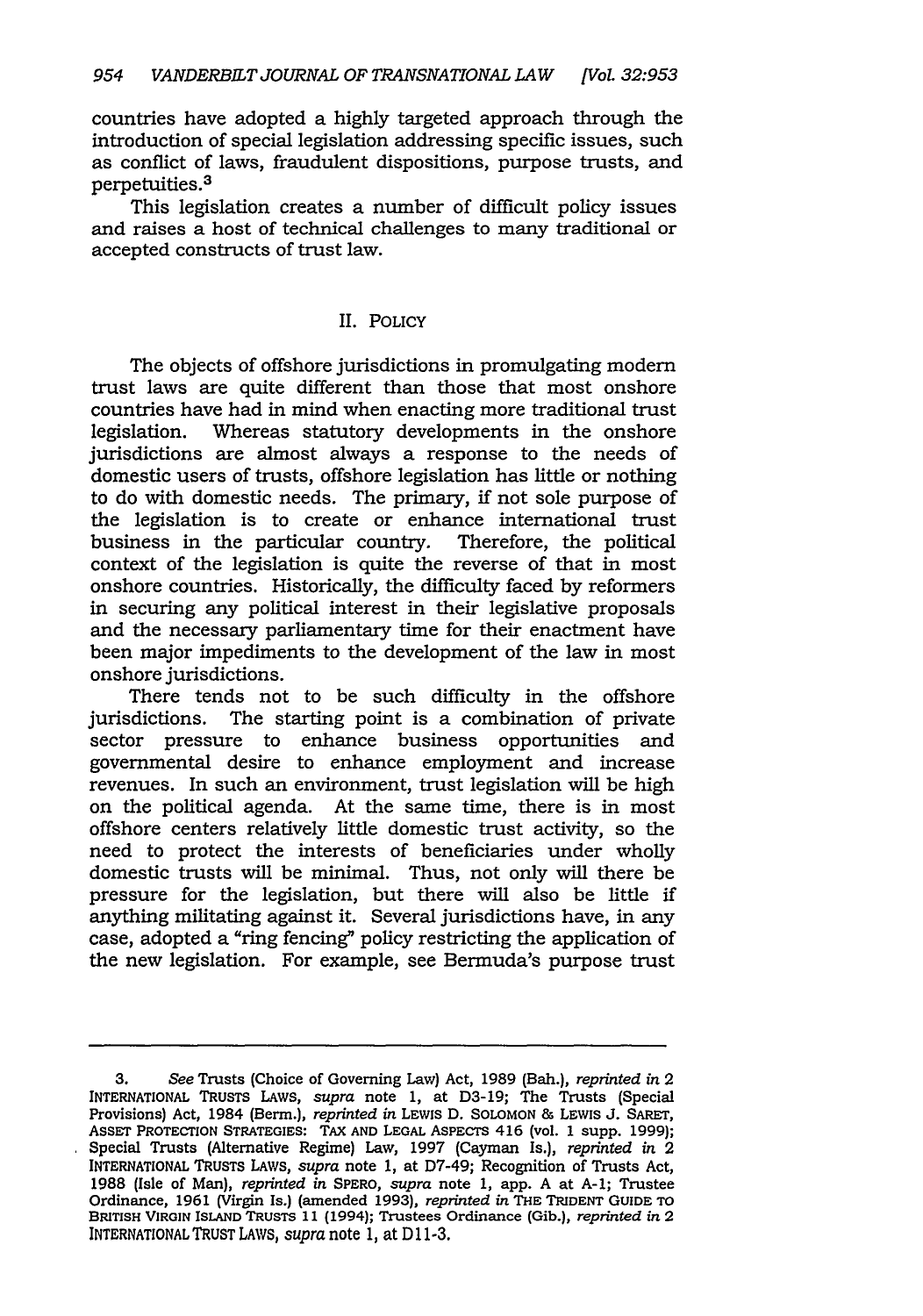law,<sup>4</sup> the Cayman Islands' STAR trusts legislation,<sup>5</sup> and Jersey's statutory trust law,<sup>6</sup> all of which exclude trusts of land situated in their respective countries. In addition, several statutes In addition, several statutes establish a creature known as the "international trust" to which is accorded all the benefits of the modem statute but from which residents or nationals of the country in question are excluded.7 Even in these instances, the exclusion is more likely to reflect a desire to preserve a limited land supply or the local tax base rather than to protect local trusteeships.

Policy issues raised by modem offshore legislation extend well beyond the single question of economics. There is, on the one hand, the morality of some of the highly targeted "product" legislation and, on the other hand, the wider question of the proper employment of sovereign power. There can be no proper employment of sovereign power. question that legislation that extends trust law to assist persons outside the jurisdiction to sidestep what would otherwise be a binding law raises difficult moral and comity issues. One wonders, for example, whether members of the respective legislatures fully appreciate the significance of some of the asset protection trust legislation enacted in recent years. Is it really defensible to have a system that precludes, as does most of the legislation in this field, a fraudulent conveyance challenge simply because the debtor was not aware of the creditor's claim at the date of the disposition that created the trust? Similarly, what is the justification for imposing upon creditors the criminal standard of proof of fraudulent intent when all other civil matters remain governed by the civil standard?

The moral issue becomes all the more acute when the legislation is of the ring-fenced variety. The Jersey anti-forced heirship law is a prime example.8 Forced heirship is an integral part of the internal law of Jersey and applies to all local successions. It cannot be said, therefore, that Jersey's antiforced heirship law is a reflection of a local policy that abhors forced heirship. It may be argued, however, that it is a question of degree, but even this argument is difficult to sustain as the new law is effective to override an equivalent law emanating from another jurisdiction. Perhaps Jersey's approach is simply pragmatic. Most other forced heirship laws go well beyond Jersey's domestic provisions and it would be difficult to impose a comparative test as a precondition for the application of the new law.

*8. See* Trusts Law, 1984, art. 8A(2)(b), (4)(b) (Jersey) (amended 1989, 1991), *reprinted in* MATHEWS *&* SOWDEN, *supra* note 1.

<sup>4.</sup> *See* Trusts (Special Provisions) Act, 1989, § 16 (Berm.), *reprinted in* SOLOMON *&* SARET, *supra* note 3, at 416.

<sup>5.</sup> *See* Special Trusts (Alternative Regime) Law, 1997 (Cayman Is.), *supra* note 3.

<sup>6.</sup> *See* Trusts Law, 1984, art. 10, § 2(a)(iii) (Jersey), *reprinted in* MATTHEWS **&.** SOWDEN, *supra* note **1.**

<sup>7.</sup> *See, e.g.,* International Exempt Trust Act, 1997 (Dominica), *supra* note 1.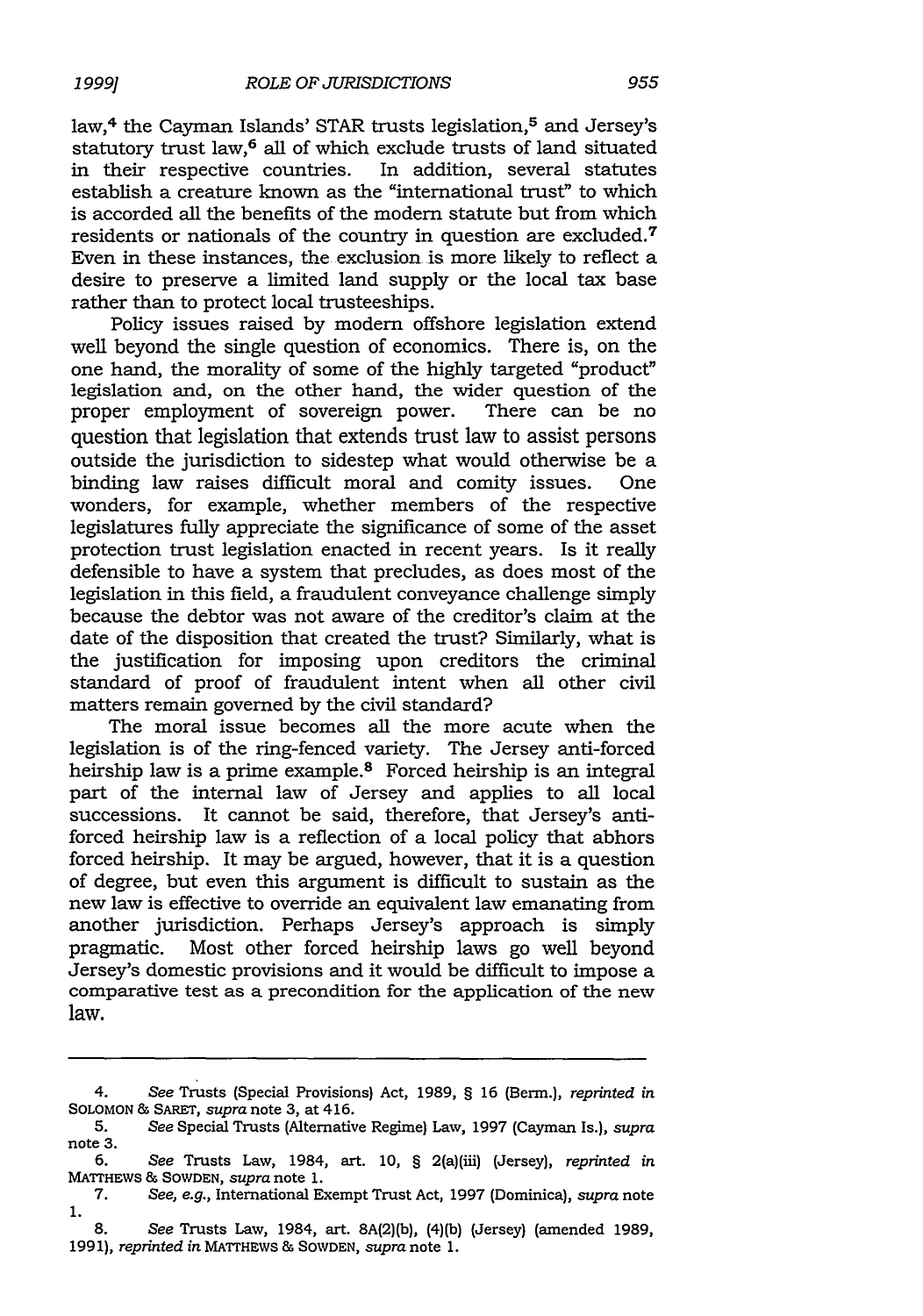It may be acceptable for a country to take the position that if a foreign country considers some aspect of its laws to be of such importance that the law should extend to the actions of its citizens or domiciliaries outside its immediate jurisdiction, it falls to that foreign country to prohibit such action and enforce that prohibition. However, it must be arguable that legislation intended solely to defeat some foreign law with no interest in the legislating country having no interest in the new law other than the generation of business, crosses the line-a possible example of this being the Cayman Islands Exempt Trust.<sup>9</sup> This, perhaps, is what distinguishes these laws from laws such as the United Kingdom's Protection of Trading Interests Act 1980 and similar laws passed in various other countries, promulgated in response to U.S. triple damages awards under its anti-trust legislation.<sup>10</sup>

A common jibe at much offshore legislation comes in the of the "designer legislation" epithet. This complaint form of the "designer legislation" epithet. appears to combine a disapproval of legislation being used to create a commercial product rather than directly addressing some local difficulty, with a suspicion that the legislature is being made available to and for the benefit of essentially private and often foreign interests. None of this is new; it seems that the first designer legislation--or, at least, the first complaint about such legislation-was made in regard to Delaware's corporation law in 1967 in the article, *Law for Sale: A Study of the Delaware Corporation Law of 1967.11* The objections raised in this article are remarkably similar to those made in relation to offshore legislation: the law is drafted and the policy effectively set by a coterie of advisers, mostly representing the private interests of those who will profit from the legislation;<sup>12</sup> there is little or no. effective legislative oversight; and the lawyers practicing in the field, including those involved in the drafting, have a disproportionate influence on the interpretation of the law in the courts. **13**

While there may well be real concerns regarding some of the morality or comity issues raised by some fraudulent disposition, forced heirship, and in earlier times, bank secrecy legislation, I see little in the "law for sale" argument. As the Delaware article shows, it is not a phenomenon limited to offshore centers. Witness the legislative competition among London, New York,

**<sup>9.</sup>** Which, it is understood, was originally aimed at the United Kingdom's anti-avoidance tax legislation and was fairly swiftly countered. See Income and Corporation Taxes Act, 1988, ch. **1,** §§ 739-46 (Eng.). It has since been employed, to questionable effect, for similar purposes against Canadian antiavoidance rules. *See* Income Tax Act, R.S.C., ch. 1 (5th Supp.), §§ 94-95 (1985). Effective or not, amendments have been proposed in the 1999 Canadian Federal Budget to counter this as well.

<sup>10.</sup> *See* Protection of Trading Interests Act, 1980, ch. 11 (Eng.).

**<sup>11.</sup>** See Comment, *Law for Sale: A Study of the Delaware Corporation Law of 1967,* 117 **U.** PA. L. REv. 861 (1969).

<sup>12.</sup> *See id.* at 863-65.

<sup>13.</sup> *See id.* at 870.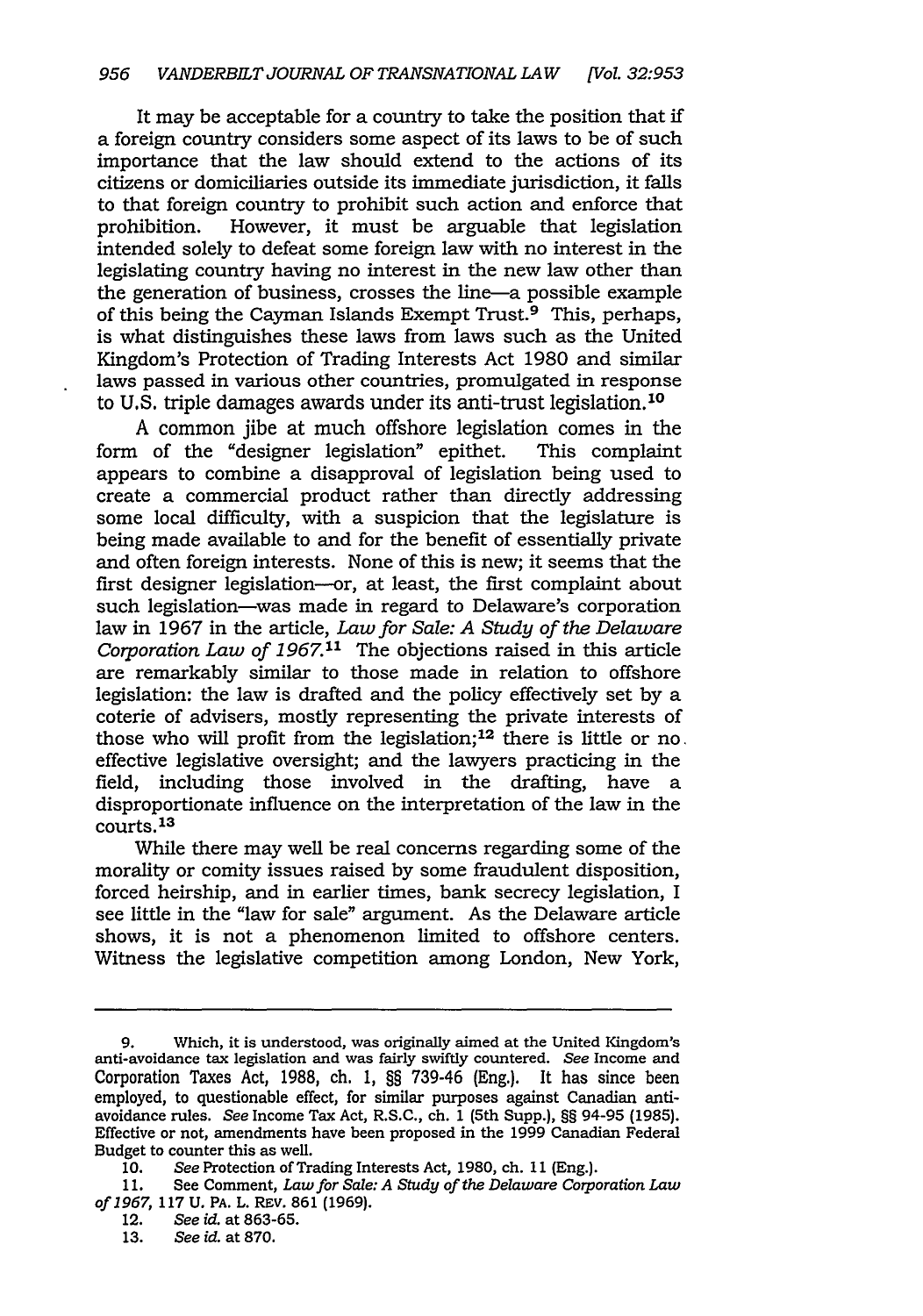*1999]*

Paris, and Amsterdam for arbitration work.<sup>14</sup> Perhaps of more immediate relevance in this regard are the laws passed recently in Alaska and Delaware<sup>15</sup> relaxing the rules concerning settlorinterested settlements, which, of course, have been made for the express purpose of attracting business to those states.

#### III. LEGAL CONSEQUENCES

Rightly or wrongly, this gamut of legislation exists and the question arises as to whether this is the best way to develop the law.

Two rather different approaches to trust legislation were mentioned earlier: the all-encompassing, code-like statutes, and the more targeted "special provisions" laws. 16 Of course, looked at in terms of a series of interesting experiments, all of the new legislation can be said to be helpful-although I am not so sure that too many of the legislatures in question would be happy to be seen as a kind of legal laboratory. However, I would express a number of concerns regarding to the code-like statutes.

Almost all of these are based on the Trusts (Jersey) Law of 1984.17 It was eminently sensible, if not essential, for a noncommon law country like Jersey to enact comprehensive trust laws. It needed the law to answer as many questions as possible in order to provide a sounder basis for trusts in the island than had hitherto been available. For such a project, compromises were inevitable and risks had to be taken. It would be unfair not to say immediately that the adventure has been remarkably successful. However, apart from Guernsey, which adopted Jersey's innovation in modified form in 1989, this justification cannot be applied to the other countries that have since enacted variations on Jersey's original theme. Each is a common law jurisdiction and had the benefit of equity and the full history of trust law available to it. Was it wise in these places to restate, statutorily, the whole of trust law in this way? For several reasons, I would suggest not.

The notion behind these laws is that with everything written down in relatively simple, modern language everyone will know where they stand. This is patently untrue; these statutes, like statutes everywhere, can cause as many problems as they solve. I saw some statistics a few years ago which indicated that a remarkable proportion, possibly as high as ninety percent, of all civil litigation in England is concerned in whole or in part with statutory interpretation. This, of course, does not mean that one

<sup>14.</sup> *See id.* at 861-88.

**<sup>15.</sup>** *See* ALASKA **STAT.** § 34.40. **110** (Michie 1998); **DEL.** CODE **ANN.** tit. 12, *§§* 3570-76 (Supp. 1998).

<sup>16.</sup> *See supra* notes 1-2 and accompanying text.

<sup>17.</sup> *See* Trusts Law, 1984 (amended 1989, 1991) (Jersey), *reprinted in* **MATTHEWS** & SOWDEN, *supra* note **1.**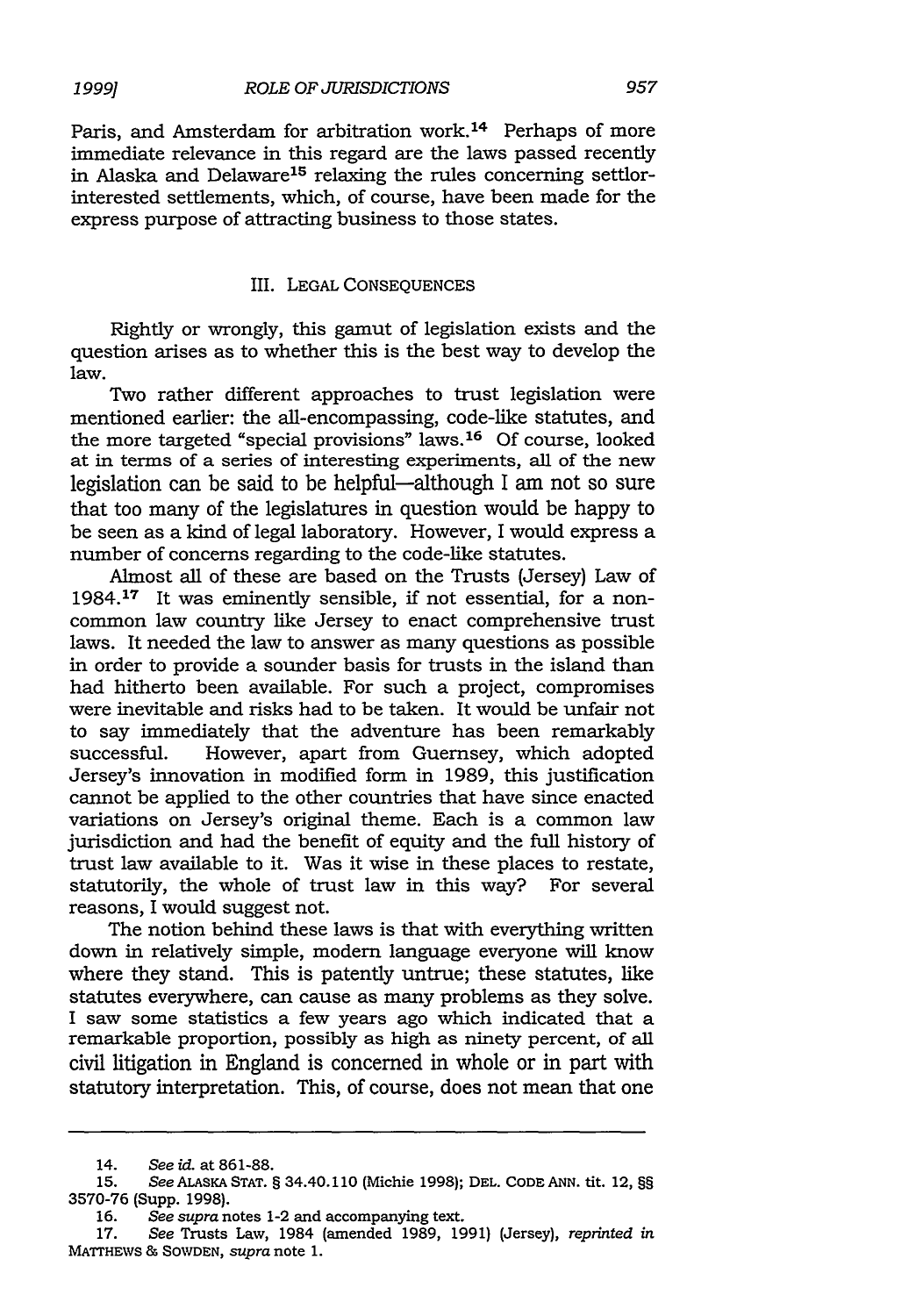should not try, but it does suggest that circumspection is the order of the day and matters not in need of-or, perhaps, not suitable for-statutory reduction should be left alone.

What benefit has been gained in, say, the Turks and Caicos Islands (TCI) or Belize, by defining the word "trust" or, even less, Section 3 of TCI's Trusts Ordinance 1990 provides:

3. A trust exists where a person (known as a trustee) holds or has vested in him or is deemed to hold or have vested in him property which did not form, or which has ceased to form, part of his own estate-

(a) for the benefit of any person (known as a beneficiary) whether or not yet ascertained or in existence; or (b) for any purpose which is not for the benefit only of the trustee;

or

(c) for such benefit as is mentioned in paragraph (a) and also for any such purpose as is mentioned in paragraph (b).<sup>18</sup>

The Belize definition<sup>19</sup> is almost identical except that it deals with purpose trusts differently in paragraph (b):

(b) for any valid charitable or non-charitable purpose which is not for the benefit only of the trustee;<sup>20</sup>

There is nothing remarkable or offensive in these definitions. However, as always, one statutory definition begets another. Both statutes-as in almost all of the quasi-codes--contain a veritable dictionary of sub-definitions. The TCI law states:

"beneficiary" means a person entitled to benefit under a trust or in whose favour a discretion to distribute property held on trust may "settlor" means a person who provides trust property; "trust" includes - (a) the trust property; and (b) the rights, powers, duties, interests, relationships and obligations under a trust; "trust property" means the property for the time being held in  $\frac{1}{2}$ trust; $2\overline{1}$ 

With this shorthand definition of a "beneficiary," the statutes have managed, unwittingly I would suggest, to equate trust beneficiaries and power beneficiaries, thereby dramatically enhancing the rights of mere objects of a power under these laws. In the modem offshore trust, the rights of such objects are fundamentally important, both in terms of taxation and in estate planning generally where much depends on the limited

<sup>18.</sup> Trusts Ordinance, 1990, § 3 (Turks **&** Caicos Is.), *reprinted in* SPERO, *supra* note **1,** app. E.

**<sup>19.</sup>** *See* Trusts Act, 1992, § 2 (Belize), *reprinted in* 2 INTERNATIONAL **TRUST** LAWS, *supra* note 1, at D4-9. Unlike the Belize Act, the TCI Ordinance prohibits trusts for purposes in relation to which there is no beneficiary (not being a charitable purpose). *See* Trusts Ordinance, 1990, § 12(2)(a)(iii) (Turks & Caicos Is.), *reprinted in* 2 INTERNATIONAL TRUST LAWS, *supra* note 1, at D18-3.

<sup>20.</sup> Trusts Act, 1992, § 2(b) (Belize), *reprinted in* 2 INTERNATIONAL TRUST LAWS, *supra* note **1,** at D4-9.

<sup>21.</sup> *Id.* **§** 2(l).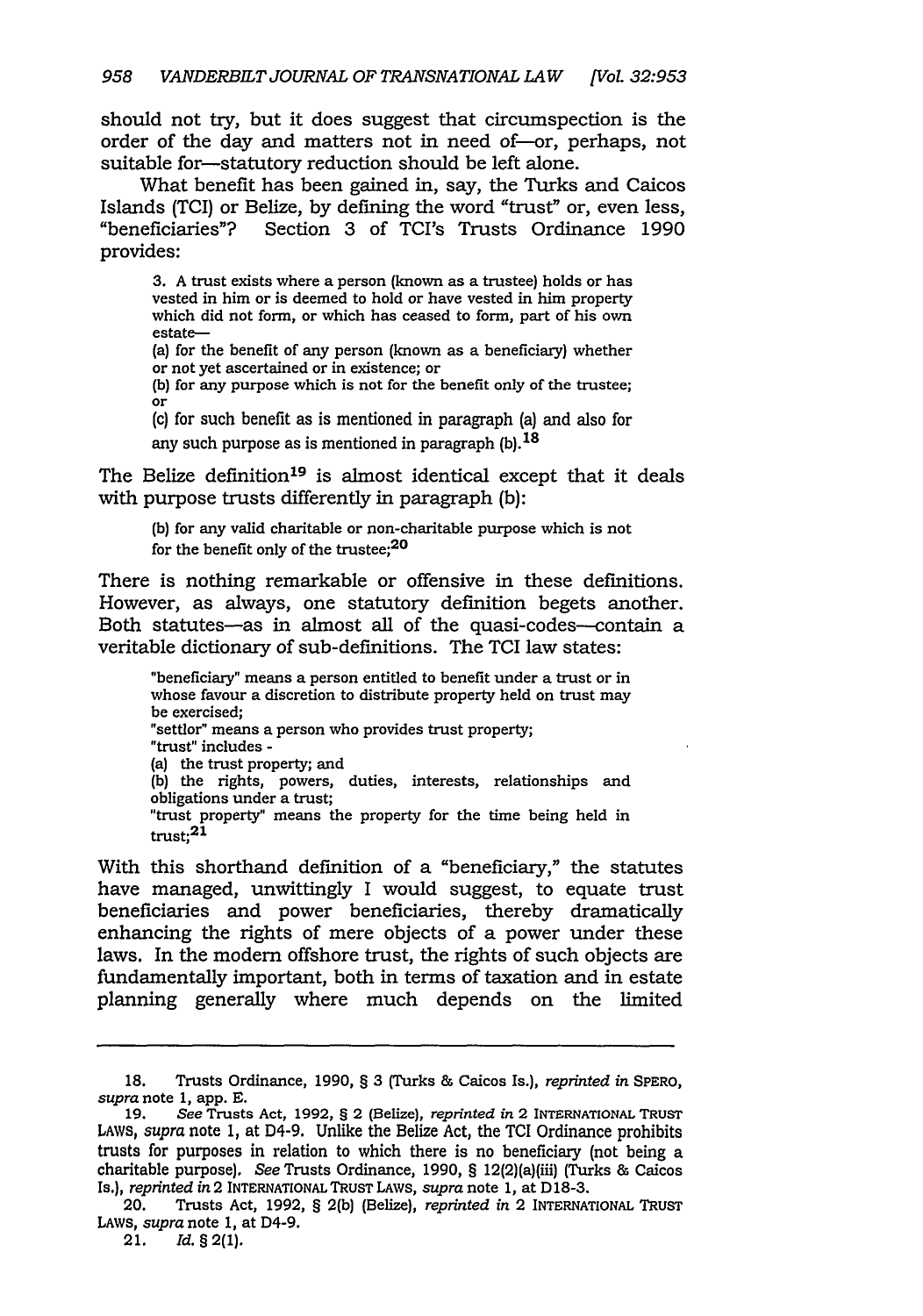entitlements of objects of powers. These definitions may prove to be exceptionally wide. In trusts that have powers to add persons to discretionary classes of beneficiaries, is the possibility that a person may be added sufficient to render him "a person . **..** in whose favour a discretion to distribute property held on trust may be exercised."22

This could have dramatic tax and other consequences. The simple answer may be that until added, the discretion cannot be exercised. If this particular precondition excludes a person from the class until satisfied, what happens to other preconditions, such as an age qualification or a consent requirement? It may well turn on what is meant by the exercise of discretion.<sup>23</sup>

The definition of "settlor" in the TCI Ordinance is also of interest.<sup>24</sup> This definition is the same as in the original Jersey law and is also found in the Belize and other quasi-codes.<sup>25</sup> The word "provides" in the Jersey definition would seem to follow from a U.K. tax case in which it was held that the word implies<br>an element of "bounty."<sup>26</sup> The case involved anti-avoidance The case involved anti-avoidance provisions of impossibly wide import, that the court cut down to something sensible by importing the bounty requirement in all dispositions otherwise affected by the provisions. $27$  This is hardly the normal meaning of "provide," and one wonders whether foreign courts will feel obliged to interpret the expression in the same way. If not, "settlor" may not be restricted to the person who made the beneficial disposition of the property to create the trust and might, perhaps, be extended to a trustee who appoints or advances property to another settlement. The St. Vincent International Trusts Act 1996 adopts a different approach and describes a "settlor" as "a person who makes a disposition of property on or to a trust" and contains a wide definition of "disposition."28 Nowhere is there any reference to the making of a beneficial disposition. Is this implied by virtue of the disposition being "on or to a trust"? Under general property law, only the beneficial owner of assets can make a beneficial disposition of them upon trust.

The process does not stop there. In many of the quasicodes, it was necessary to specify the nature of a beneficiary's interest and to define that interest. Taking the TCI Ordinance again, Section 2(1) states that:

27. *See id.*

<sup>22.</sup> *Id.*

<sup>23.</sup> Consider Section 15(4) of the Perpetuities and Accumulations Act 1964 (England).

<sup>24.</sup> *See id.* § 2 ("'settlor' means a person who provides trust property").

<sup>25.</sup> *Compare id. with* Trusts Law, 1984 (Jersey), art. **1,** *reprinted in* 2 INTERNATIONAL TRUST LAWS, *supra* note **1,** at D15-3.

<sup>26.</sup> *See* Inland Revenue Comm'r v. Plummer, [1979] 3 All E.R. 775, 783- 84 (H.L.).

**<sup>28.</sup>** International Trusts Act, 1996, § 3 (St. Vincent), *reprinted in* 2 DIAMOND, *supra* note 1, at STV 126.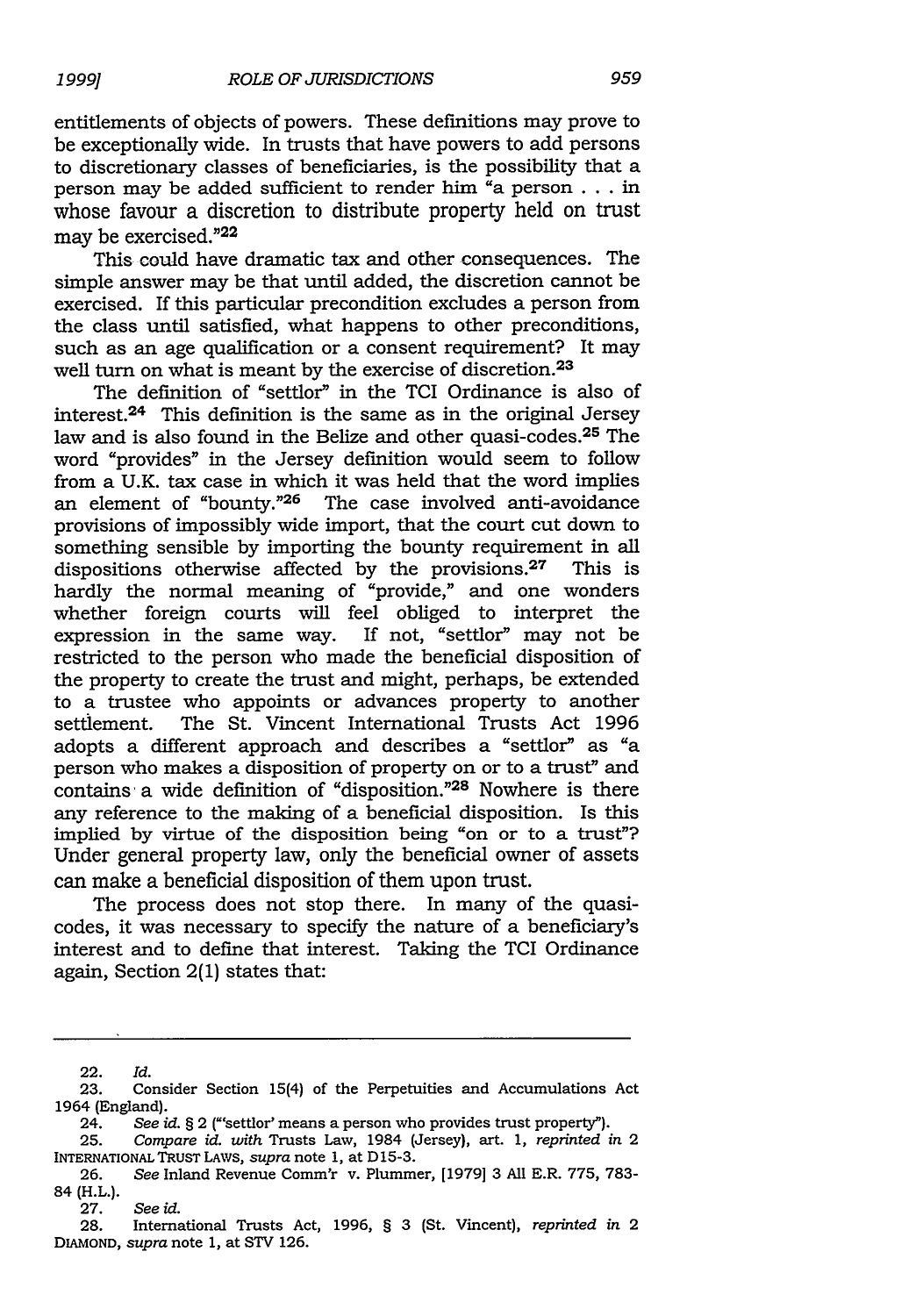"interest of a beneficiary' means his interest under a trust and references to his interest have a corresponding meaning;<sup>29</sup>

and Section 11 provides that:

The interest of a beneficiary is movable property and, subject to the terms of the trust, may be sold, pledged, charged, or otherwise dealt with in any manner applicable to such property.<sup>30</sup>

In England-and generally within the Commonwealth-the interest of a mere object of a power is not property capable of immediate assignment,<sup>31</sup> so that a voluntary assignment of any benefit that might accrue will not be enforced although a contract of assignment for value will be.<sup>32</sup> Has the TCI contract of assignment for value will be. $32$ Ordinance (and similar quasi-codes) had the effect of promoting the mere *spes* of an object of a power to the status of property? Is the effect of Section 11 to give the object of a power an interest, presumably in the trust fund, that is capable of assignment? Perhaps Section 11 is to be read as, "[t]he interest, if any, of a beneficiary," but the tenor of the section does suggest an assumption that all beneficiaries have some interest.

The purpose of my comments is not to pick at these efforts, but to demonstrate that the all-encompassing approach is illadvised. There is little doubt that the trust has become something of a barnacle-encrusted ship. Trust law has worked its way into a corner in several respects, and the new laws have succeeded in correcting much of this. But it is all too easy to throw the baby out with the bath water. A good example of this is found in the breach of trust provisions of several of the quasicodes. Take Section 50 of the Belize Trusts Act 1992:

**(1)** Subject to the provisions of this Act and to the terms of the trust, a trustee who commits or concurs in a breach of trust is liable for -

(a) any loss or depreciation in value of the trust property resulting from the breach; and

(b) any profit which would have accrued to the trust property had been no breach.

(2) A trustee may not set off a profit accruing from one breach of trust against a loss or depreciation in value resulting from another.<sup>33</sup>

Although this succinct provision may be attractive, it raises a number of issues. First, it does not restate the key element of a trustee's liability-the duty to account as distinct from liability to pay damages for loss. Thus, under the Belize law, assets misappropriated by the trustee are treated as though they remain part of the trust fund, and the trustee is not liable for the accounting of the assets. Instead, the trustee is made liable for

<sup>29.</sup> The Trusts Ordinance, 1990, § 2(1) (Turks **&** Cacos Is.), *reprinted in* SPERO, *supra* note **1.**

**<sup>30.</sup>** *Id. at §* 11.

**<sup>31.</sup>** *See* In re Brooks' Settlement Trusts, [1939] 2 All E.R. 920, 924 (Ch.).

<sup>32.</sup> *See* In re Coleman, 39 **Ch.** D. 443 (1888).

<sup>33.</sup> Trusts Act, 1992, § 50(1), (2) (Belize), *reprinted in* 2 INTERNATIONAL TRUST LAWS, *supra* note 1, at D4-9.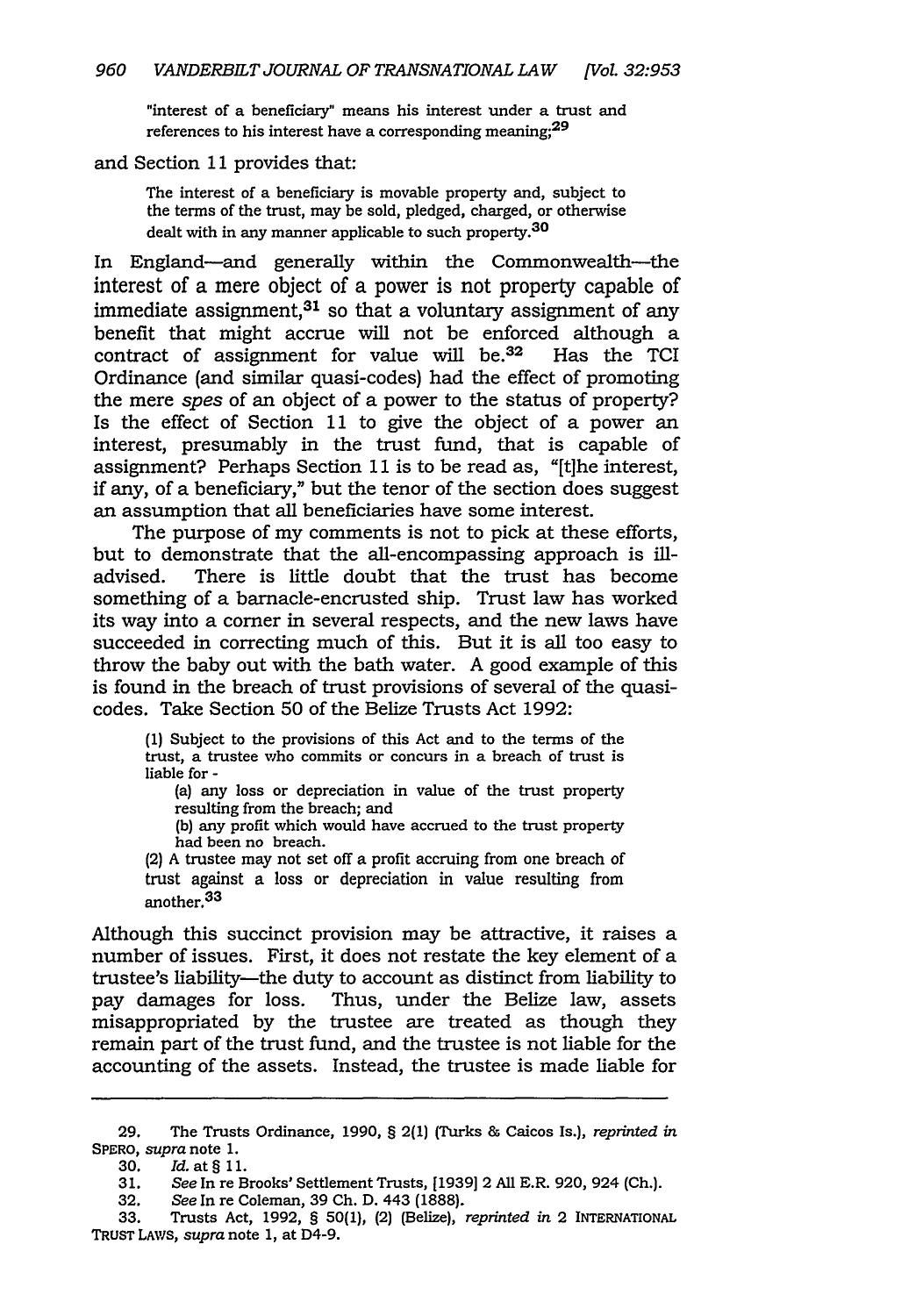the loss "resulting" from his breach so that every breach, whether positive or negative, is treated in the same way.

Take the classic example of the trustee who has no powers to delegate investment management but who puts funds in the hands of an investment manager and permits it to buy and sell investments at its discretion. The manager is highly regarded; it exercises all proper care and adopts proper investment policies. The market subsequently collapses, October 1987-style, and significant losses ensue on the portfolio. If the trustee, instead of delegating to the investment manager, had obtained and acted on its advice, the trustee would have made exactly the same investments as the investment manager and with the same loss ensuing. However, under the traditional duty to account, an improperly delegating trustee must account for the full amount of the funds paid to the investment manager. The position under the Belize--or any of the other quasi-codes adopting a similar rule<sup>34</sup>—will be different. A causative liability test appears to have been introduced under which it is likely that the loss on the investments will be found to have arisen by virtue of the market collapse, rather than the invalid delegation. This may be a good thing, but it represents a significant reduction in trustee responsibility.

Operating to the opposite effect is Section 50(2) of the Belize Act,<sup>35</sup> which seeks to prohibit setting off a loss on one breach of trust against a gain on another. This accurately reflects the general rule but misses the very helpful qualification to it found in *Bartlett v. Barclays Bank Trust Company Ltd. (No. 2),3<sup>6</sup>* whereby losses and gains stemming from the same transaction or policy can be offset. Interestingly, the TCI ordinance managed to catch this, but none of the quasi-codes appears to have done SO.

#### IV. SOME WIDER ISSUES

Although the *Bartlett* case preceded the enactment of the original Jersey law, this example highlights a further difficulty with the quasi-code approach-subsequent judicial developments in the common law world will be lost to these jurisdictions, pending an amendment to the statute. It can be countered that this is the problem with statutory law generally, but the problem with the quasi-codes is that they are reducing to

<sup>34.</sup> It is submitted that the mischief-if **it** is such-lies in the introduction of the causative element. Thus, even under the similar provisions in the TCI and Jersey statutes, the same will apply notwithstanding the express preservation in these laws of the old law. *See* The Trusts Ordinance, **1990,** § 24 (Turks & Caicos Is.), *reprinted in* SPERO, *supra* note **1;** Trusts Laws, 1984, art. 21 (Jersey (amended **1989, 1991),** *reprinted in* MATTHEWS **& SOWDEN,** *supra* note **1.**

**<sup>35.</sup>** *See supra* note 41 and accompanying text.

**<sup>36.</sup>** *See* Bartlett v. Barclays Bank Trust Co. (No. **2),** 2 **[19801 All** E.R. **92, 96 (Ch.).**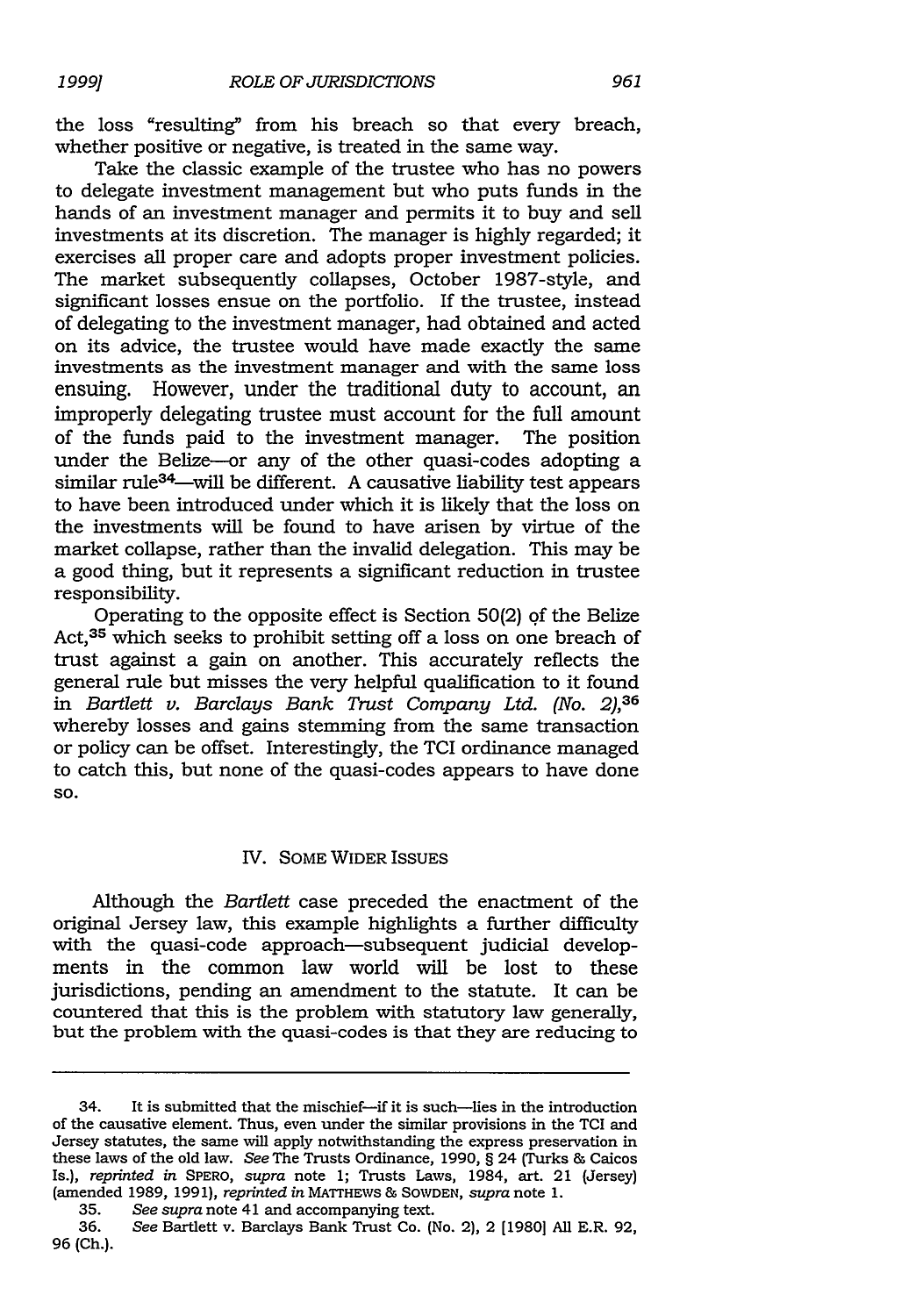statutory formulae rules and concepts that are unsuited to this treatment or that have yet to be fully worked out-hence their present uncertainty-and are all the more likely to receive judicial attention in future years.

The trust is a common law invention, the product of experience over many years. But the more it is reduced to legislation, the more formalistic it becomes, and the less able it will be to respond to new situations and challenges. The quasicode approach-and, to a much lesser extent, the targeted approach-also results in a fragmenting of the trust law. The trust has benefited immensely from the relative uniformity of most general principles throughout the Commonwealth and other common law countries. This has enabled developments, in the form of judicial pronouncements, in one country to be freely adopted in others. With the imposition of the quasi-codes, the concern is that in the future there will exist a multiplicity of trust systems, many of which will be unable to contribute to, or benefit from, the general development of trust law.

This threat of formalistic reduction leads to another concern: the personification of the trust. While, colloquially, it is acceptable to speak in terms of "the" trust and of what is "in" it, and of transferring property "to it," it is essential to keep firmly in mind that a trust is not an entity but a relationship. We can all accept, as a matter of conveyancing simplicity, that a transfer "to the XYZ Trust" means a transfer to the trustees of that trust as the trustees thereof, but the gradual process of conceiving the trust as a thing does not, unfortunately, stop there. We now see legislation that speaks glibly of property being provided "to a trust," of property held "in a trust," and, even worse, of suing "the trust," of actions being brought against "the trust," and of the service of documents upon "a trust."37 What these last examples are supposed to mean, I have no idea-although we saw in the Cook Islands, Orange Grove case that proceedings were in fact brought both in California and in the Cook Islands against "the trust."

The problem is twofold. First, lazy terminology leads to lazy thinking-a common example being in purpose trust legislation, where one often finds references to duties being owed to a "purpose." This is meaningless. There can be a duty to achieve or promote a purpose, but that duty must be owed, if at all, to a person capable of enforcing it. Several of the quasi-codes provide for "registered trusts." Of itself, this is not offensive and neither is it new,38 but the concept has moved on to the extent that we now have a registered office of a trust-for example, in

<sup>37.</sup> International Trusts Act, 1984, § 19 (Cook Is.), *reprinted in* SPERO, *supra* note 1 (not a quasi code statute); The International Exempt Trust Act, 1997, § 41 (Dominica) *reprinted in* **1** DIAMOND, *supra* note 1.

<sup>38.</sup> Registration was, and remains, a requirement of the 1926 Liechtenstein trust law. *See* Personen und Gesellschaftsrecht (PGR), 20 Jan. 1926 (National Law Gazette, 1926/4).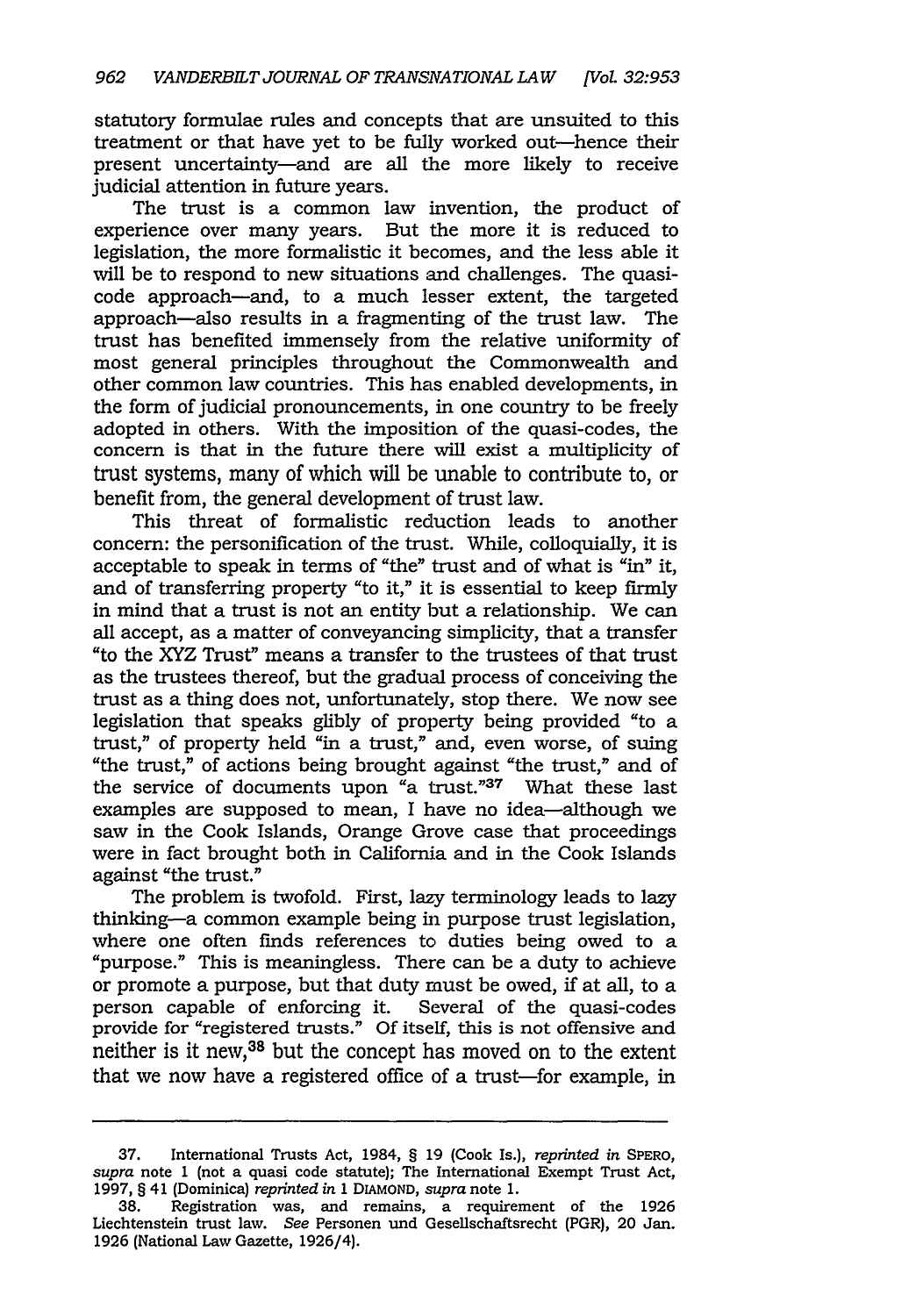the Cook Islands' International Trust Act and Dominica's International Exempt Trust Act.<sup>39</sup>

Secondly, this leads to, and is in part caused by, the reduction of the trust to a product. My objections here are not those of a sniffy purist remonstrating against the a sniffy purist remonstrating against the commercialization of a treasured concept. Far from it; my concern is that if we are not careful we will destroy the concept, and with it the substantial commercial and social opportunities it offers.

The problem with "product" thinking is very much linked to a further and final concern. This is the fear that there is a lack of appreciation for the awesome power of legislation. In theory, everything can be put right with legislation, but one must, first, be crystal clear as to whether anything is wrong and, second, be equally sure that the remedy is right and proper. A cavalier approach to legislative power, coupled with a "product mentality, can be a dangerous mix. I end with a prime example of what can result from this-the St. Vincent statute. The desire for ever more attractive asset protection trust legislation appears to have given rise to the notion that solutions lie in ever shorter limitation periods. Unfortunately, in its enthusiasm for this approach, the legislature has decided to limit claims for breach of trust to two years *from the date of commission.40* Read literally, this will make it virtually impossible for any beneficiary to sue for breach of trust, as most breaches will be discovered well after this period. In an attempt to do justice in such cases, I suspect that the courts will find a great number of continuing breaches, continuing, that is, up to the date of discovery.

<sup>39.</sup> *See* International Trusts Act, 1984, § 18 (Cook Is.), *reprinted in* SPERO, *supra* note 1; International Exempt Trust Act, 1997, § 41 (Dominica) *reprinted in* 1 DIAMOND, *supra* note **1,** at DOM 119.

<sup>40.</sup> *See* International Trusts Act, 1996, § 42 (St. Vincent) *reprinted in* 2 DIAMOND, *supra* note **1,** at STV 140.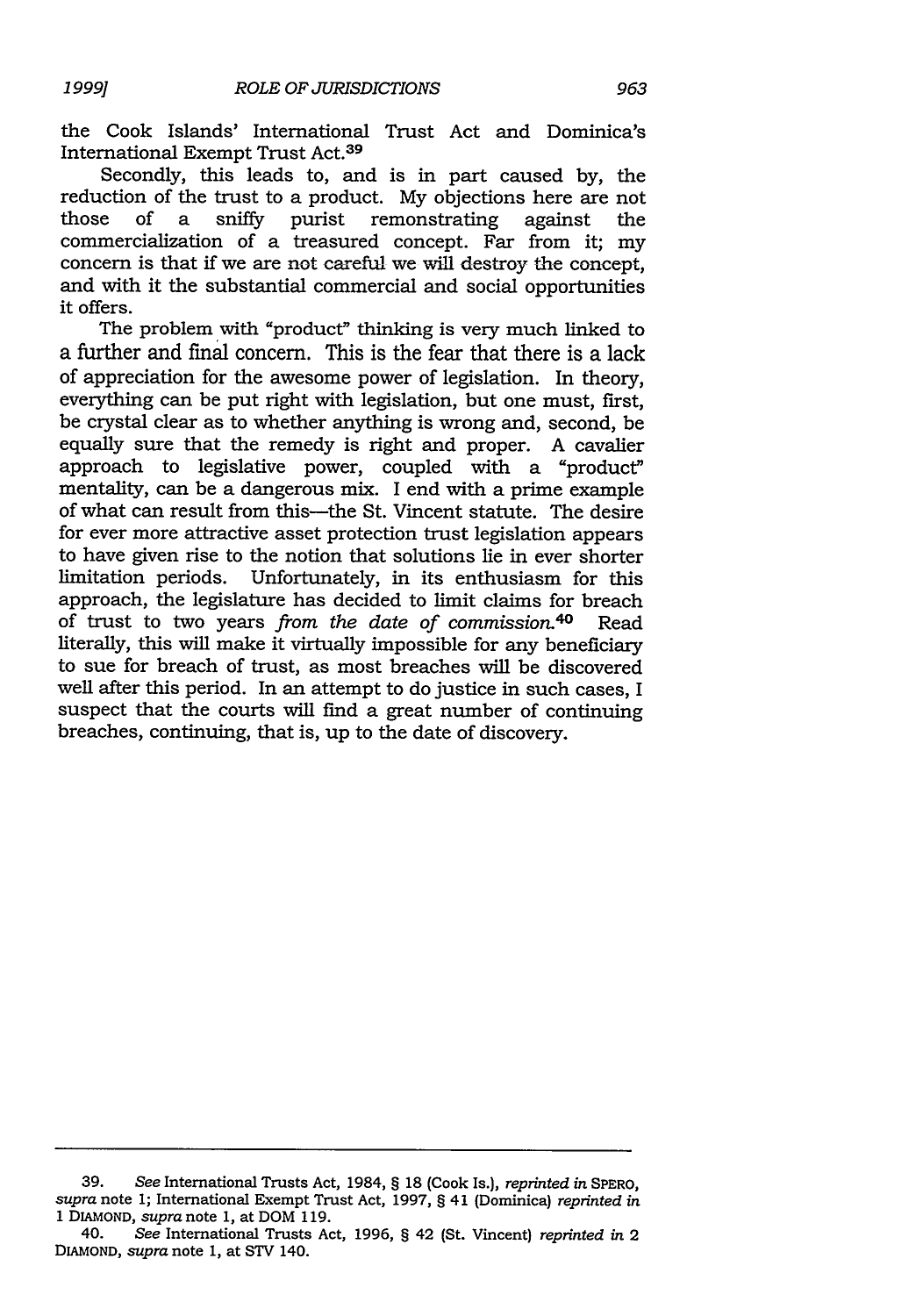$\star\star\star$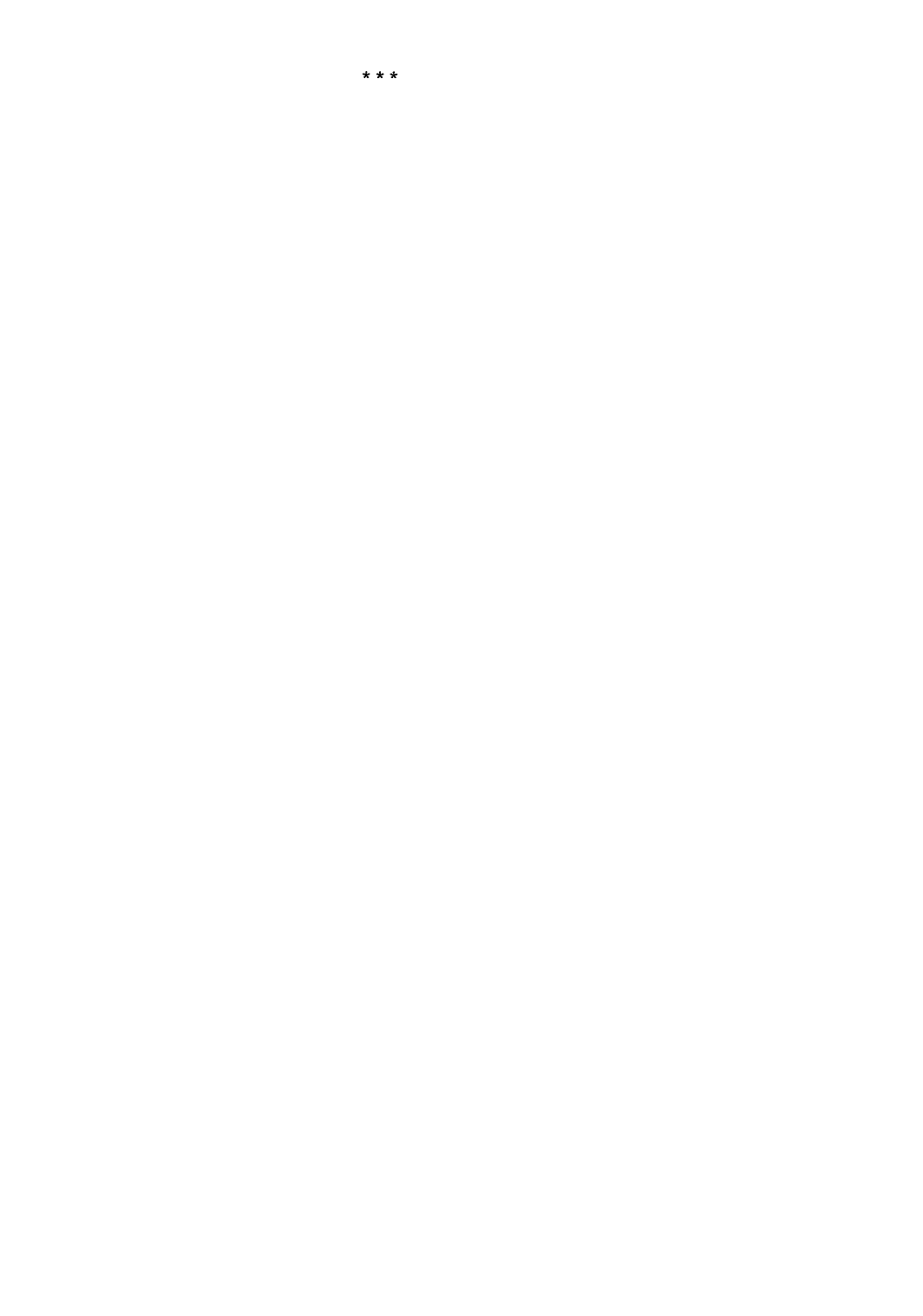## TOPIC V

The Recognition of Common Law Trusts and Their Adoptions in Civil Law Societies